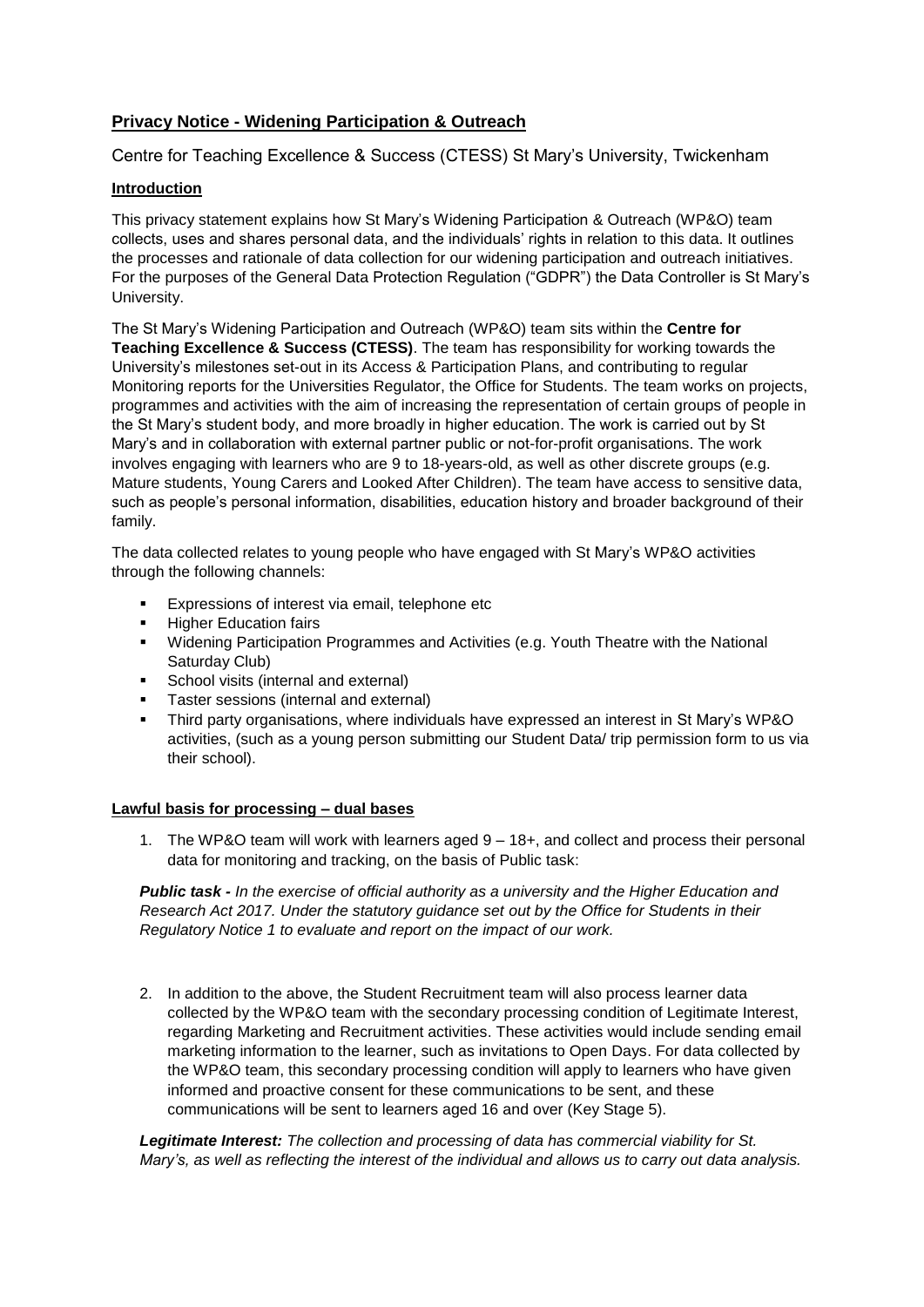## **Data collection and management**

## What is collected?

Data is collected from the participants of our programmes and activities, or their parents, via either a paper Student Information Form or an online form. Data collected includes names, ages, ethnicities, genders, place of education, disability, and other circumstances (e.g. being a Young Carer). We hold this information because it is required for us to report on our engagement with these groups when reporting our impact, or monitoring our work (chiefly to the Regulator, the Office for Students). The data contributes to the national landscape for widening participation and allows the University to more clearly understand the impact of its Access work.

## ▪ **How is data collected?**

Data will be most commonly requested from students aged 13 years or older (from Year 9 upwards) who are attending WP&O activities. They will be given a Student Information Form (inclusive of a clear Privacy Statement), and WP&O will explain key details, such as why data is being requested, and that they do not have to submit any information that they do not wish to.

A common-sense approach will be taken to data collection. Data is most likely to be collected form students participating in day-long events and sustained engagement projects with St Mary's (e.g. Mentoring, Residentials). It is less likely that data would be requested for students attending 'light touch' events, such as a short assembly or campus tour. Where further consent is required for residential trips, Parents/ Carers will be asked to complete a more detailed Student Information Form, stating dietary needs and emergency contact numbers.

For students aged over 16, a slightly edited Student Information Form will allow them to opt in to receive marketing communications from St Mary's, via the Global Engagement directorate. See 'How is the data used?'.

#### ▪ **How is the data stored, and how long will it be retained?**

Sensitive data is stored on paper forms in a locked cupboard. Every two months, a member of staff or student ambassador with a DBS check will manually input these data onto the HEAT database in order to conduct analysis for reporting. Data may also be recorded in passwordprotected spreadsheets, where this is required for analysis and planning. Alternatively, data may be collected via a secure online form.

Data from these various sources will then be used for local reporting (with no identifying details), and where consent has been provided, uploaded to the HEAT database (see below – 'Who has access to the data?').

Within St Mary's, all hard-copy data kept by the WP&O team can be retained until August of the year after it is collected, for the purposes of activity management, reporting and evaluation. After this period elapses, hard copy data will be shredded. Electronically stored data (in our local/ cloud storage) will be remain under password protection and will be retained up to 10 years from the date of collection. Electronic filing containing personal data will be briefly reviewed each August by a member of the WP&O team.

The Higher Education Access Tracker has a separate Privacy Notice and Data Retention Policy. For further information visit www.[heat.ac.uk/data-privacy-participants/](https://heat.ac.uk/data-privacy-participants/)

#### ▪ **How is the data used?**

The data are analysed in order to create annual evaluation various reports. Some of these are anonymised, aggregated and disseminated to St Mary's departments and specific data are reported to the government via the Office for Students. The data is used to: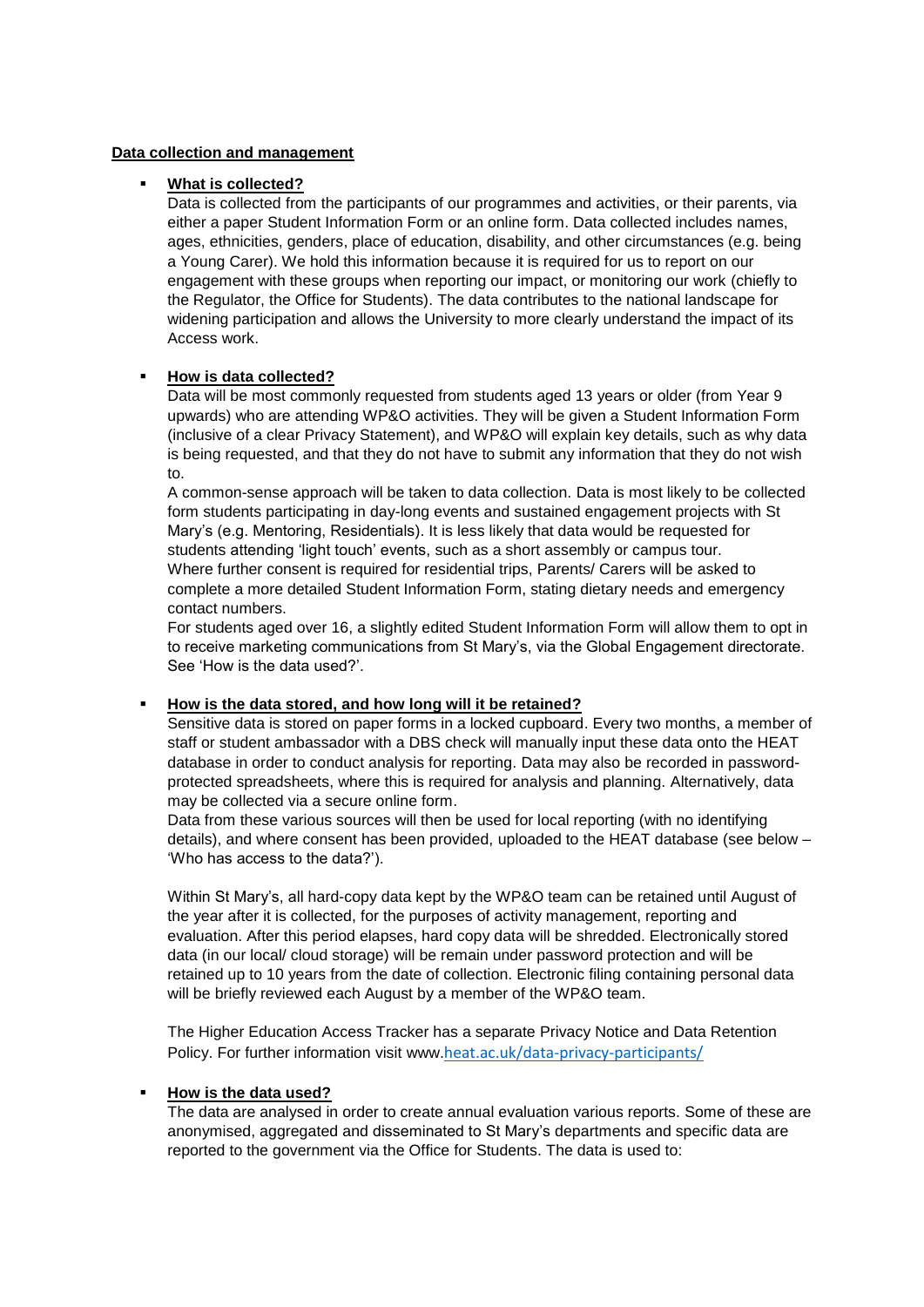- Enable us to deliver events and activities on a day-to-day basis (e.g. providing for students' requirements, or sending parents information about a trip).
- Ensure the widening participation work is targeted to the desired groups of participants and that it is having an impact. The government legislates that a proportion of students' fee income must be spent on widening participation and this allows us to measure the impact of the St Mary's investment. By importing the data into HEAT, we are contributing to the national picture and evidence base for widening participation.
- For learners aged 16-18+ (Key Stage 5), contact information (email address and telephone number) may be collected, and they may be contacted with marketing information if they have consented to receive this communication (see above – 'Lawful basis for processing – dual bases').

If students proactively opt in to receive communications, a limited amount of their information will be securely transferred to the Student Recruitment team (name, contact information, current school/ college). More detailed personal information (Ethnicity, Disability and more WP characteristics) will not be shared. Data will not be transferred for those students who do not opt in to this process, and they will not receive marketing communications.

## ▪ **Who has access to the data/ who is the data shared with?**

The Widening Participation and Outreach team's physical paper files and electronic files are stored within CTESS. In addition to this department, IT based colleagues have the ability to access any folder saved in the St Mary's servers and therefore are also able to access this data. Folders and documents containing personal data are password protected.

The Higher Education Access Tracker (HEAT) is an online database which lets subscribers run their own student, activity and postcode reports. Subscribers, of which St Mary's is one, are able to track individual students through the outreach process and through Department for Education, the Skills Funding Agency and the Higher Education Statistics Agency.

Data will be shared with government funding bodies and our collaborative partners. These include: The Higher Education Access Tracker; the Office for Students; the Higher Education Statistics Agency; the Department for Education; the University and Colleges Admissions Service; Local Authorities; the National Pupil Database; universities; schools and colleges; National Collaborative Outreach Programme partnerships; partner charities; and outreach partnerships such as Aimhigher London, and the National Saturday Club Trust. This data will not be transferred outside of the European Economic Area (EEA).

#### ▪ **The individual's rights**

According to the GDPR and Data Protection Act 2018 individuals have the following rights:

Personal data that is held by St Mary's University is accessible. Individuals have the right to request the data that the university holds in relation to them. If an individual would like to request access to the personal data held they must contact the Data Protection Officer; [GDPR@stmarys.ac.uk](mailto:GDPR@stmarys.ac.uk)

The data that is held about an individual is correct and up to date. Any incorrect data is erased.

Use of personal data is restricted when it is based on the individuals consent for use. If consent is withdrawn the use of personal data is suspended without affecting the preceding lawful use of personal data.